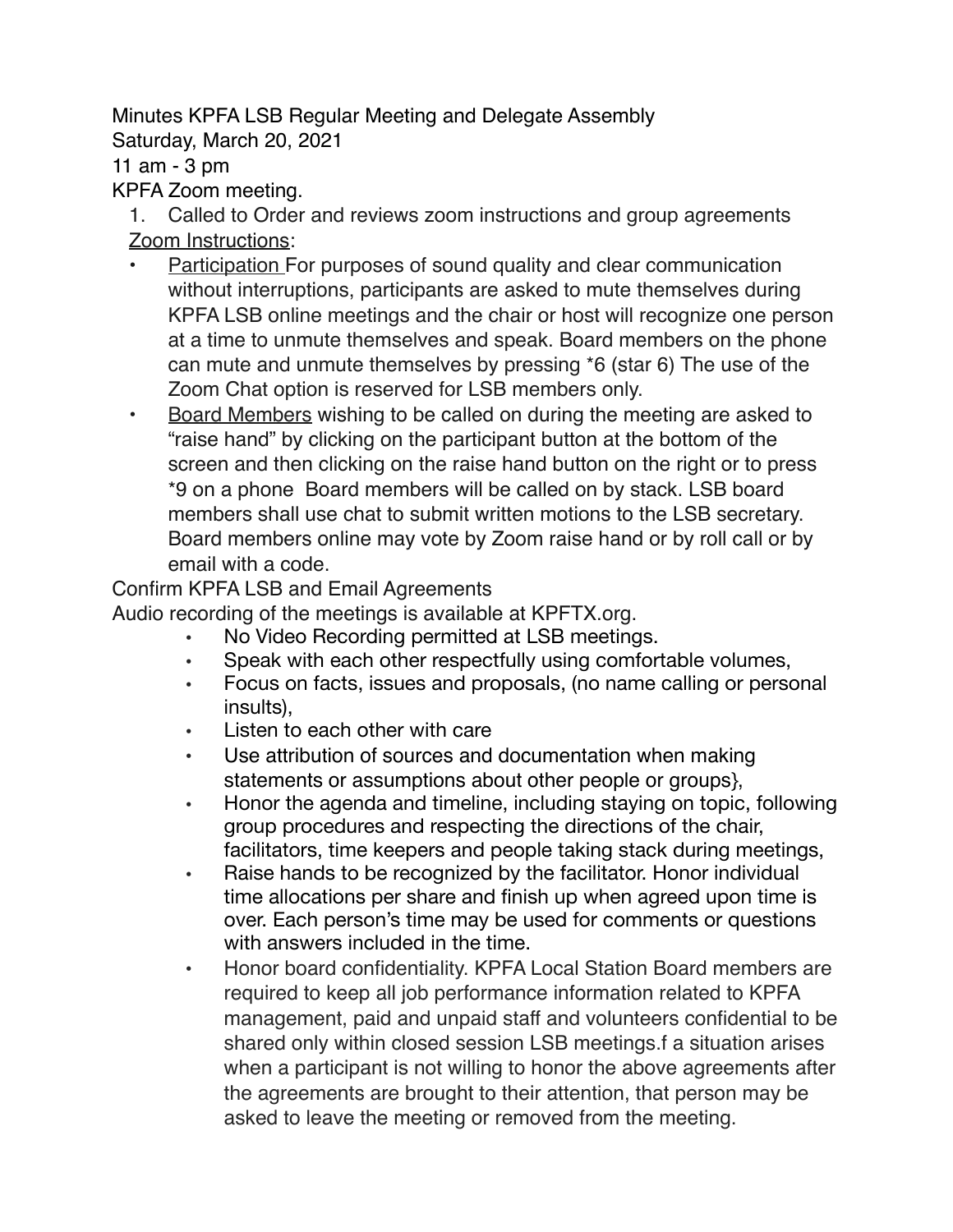2. Roll call: 3. Roll call: Present, Sharon Adams, Daniel Borgstrom, Christina Huggins, James Mcfadden, Aki Tanaka, Andrea Turner, Carol Wolfley, Frank Sterling, Chris Cory, Sabrina Jacobs, Darlene Pagano, Tom Voorhees, Susan da Silva, Philip Maldari, Mark Van Landuyt, Marilyn Langlois, Lily Kimura, Don Goldmacher, Don Macleay, Mantra Plonsey Excused Absence: Christine Pepin, Shirah Dedman. Tim Lynch, Absent: Jeannine Etter

3, Approved agenda,

4. Public Comments,

5. KPFA LSB Reports

6. PNB Reports including Pacifica Governance Committee report

7. Approved January 2021 minutes

8. Unfinished Business:

Tabled motions from December 19, 2020 meeting from Frank Sterling and Tabled motions from December 19, 2020 meeting from Shirah Dedman , TABLED

9. Old Business ALL TABLED

Old Business, Update on the loan

Old Business, Follow-up to January staff meeting and fundraising

Old Business, Email protocol, safety and accountability,

Old Business, Pros and Cons of a Program Council

Old Business proposals and a motion TABLED

1, that the Zoom chat not be used for side conversations and be limited to text of agenda, motions and reports.

2, that motions of censure, their rebuttals, recommendations to the national board, reports from national board meetings, financial reports, approval of prior meeting minutes and all other important items be provided in writing to all board members with sufficient lead time to read and review.

3. Motion that we form a fundraising committee to meet in the off months of the regular meetings

10. New Business, TABLED

MOTION TO CREATE A FUNDRAISING COMMITTEE ON THE KPFA LSB WHEREAS, It is stated in the current Bylaws Article Seven, Section 3,

Bullet point I, to assist in station fundraising activities

WHEREAS, members of the LSB and PNB have a duty to help in any and all ways possible to support KPFA, and all stations within the vast

Pacifica network, in the ongoing efforts to remain free and

independent of corporate underwriting donations

WHEREAS, KPFA is actively seeking ways to expand off-air fundraising ideas THEREFORE BE IT RESOLVED, That the KPFA Local Station Board create a

Fundraising Committee to be organized and led by the motion's author,

Jeannine Etter, that meets on the off months of the KPFA LSB meetings to discuss ways to bring in donations above and beyond the on-air fund

drives. This fundraising committee will also come up with ideas about